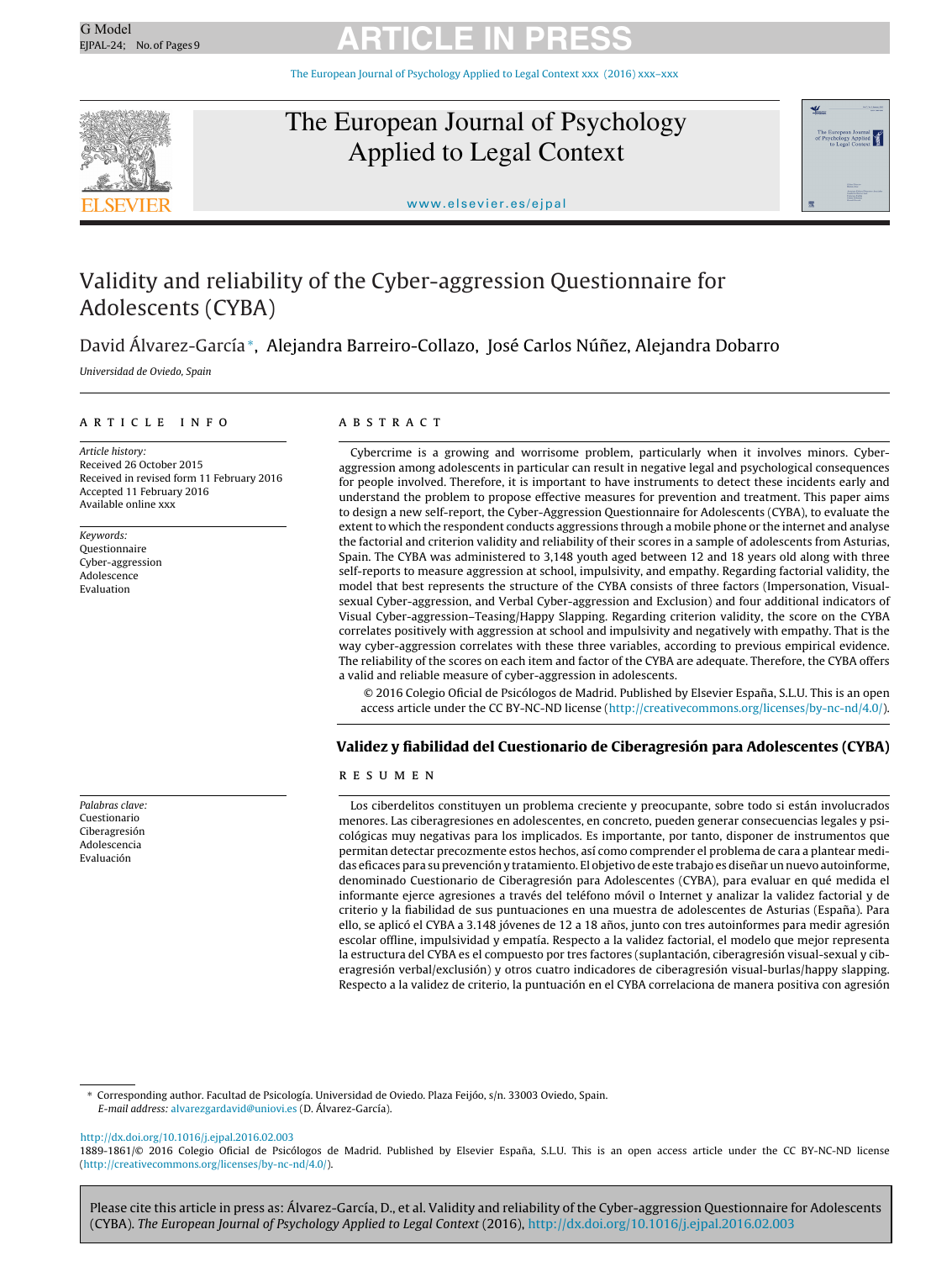2 D. Álvarez-García et al. / The European Journal of Psychology Applied to Legal Context xxx (2016) xxx–xxx

escolar offline e impulsividad y negativa con empatía, tres variables con las que la evidencia empírica previa indica que correlaciona la ciberagresión. La fiabilidad de las puntuaciones en cada ítem y factor del CYBA son adecuadas. Por todo ello, se concluye que el CYBA ofrece una medida válida y fiable de ciberagresión en adolescentes.

© 2016 Colegio Oficial de Psicólogos de Madrid. Publicado por Elsevier España, S.L.U. Este es un artículo Open Access bajo la licencia CC BY-NC-ND [\(http://creativecommons.org/licenses/by-nc-nd/4.0/\)](http://creativecommons.org/licenses/by-nc-nd/4.0/).

The rapid development of electronic devices and applications for communication has recently changed the way adolescents socialise. The use of such communication methods is practically universal among youth in technologically developed countries. In Spain, 90.3% of 15-year old children have a mobile phone ([Instituto](#page-8-0) [Nacional](#page-8-0) [de](#page-8-0) [Estadística–INE](#page-8-0) [\[National](#page-8-0) [Statistics](#page-8-0) [Institute\],](#page-8-0) [2014\),](#page-8-0) and 90% have a profile on at least one social network [\(Ministerio](#page-8-0) [del](#page-8-0) [Interior](#page-8-0) [\[Home](#page-8-0) [Office\],](#page-8-0) [2014\).](#page-8-0) These percentages are similar to those from other European countries, such as France ([Pouria](#page-8-0) [&](#page-8-0) [Brousse,](#page-8-0) [2011\),](#page-8-0) Ireland ([O'Neill](#page-8-0) [&](#page-8-0) [Dinh,](#page-8-0) [2015\),](#page-8-0) or Sweden [\(Findahl,](#page-8-0) [2014\).](#page-8-0) Despite the great advantages that these tools offer for establishing new friendships or maintaining contact with family or friends, they also present some significant potential dangers.

Sometimes adolescents take advantage of the anonymity offered by these media to intentionally harm, offend, or hurt other adolescents. The term cyber-aggression is typically used to refer to this type of behaviour ([Corcoran,](#page-8-0) [McGuckin,](#page-8-0) [&](#page-8-0) [Prentice,](#page-8-0) [2015\).](#page-8-0) Aggression through electronic devices can be even more serious than face-to-face aggression. It can occur at any time of the day and can be spread immediately to many people and, because it occurs at a distance, the perpetrators do not see the negative effects of aggression on the victim, hindering empathy and promoting recur-rence [\(Álvarez-García,](#page-7-0) [Dobarro,](#page-7-0) [&](#page-7-0) Núñez, [2015\).](#page-7-0)

Cyber-aggression among adolescents occurs in many countries and constitutes an international problem [\(Li,](#page-8-0) [Cross,](#page-8-0) [&](#page-8-0) [Smith,](#page-8-0) [2012\).](#page-8-0) However, the estimated percentage of adolescents involved in such acts varies depending on the definition of cyber-aggression, the sample, and the methodology used for the analysis. A recent study in Spain based on a large nationwide sample estimates that 4.2% of students in compulsory secondary education (CSE) admit to having recorded a peer through the use of a mobile phone audio or video application to use it against him/her; 3.4% admit to having recorded a peer to later force him/her with threats to do something that he/she did not want to do; 4.6% have sent messages over the internet or by mobile phone in which a peer was insulted, threatened, offended, or frightened; and 3.8% have spread photos or images over the internet or by mobile phone of a peer to use them against him/her ([Díaz-Aguado,](#page-8-0) [Martínez,](#page-8-0) [&](#page-8-0) [Martín,](#page-8-0) [2013\).](#page-8-0)

Cyber-aggression can lead to significant negative consequences in adolescent development, not only in victims but also in perpetrators. In victims, it can lead to depressive symptoms and suicidal ideation in the most severe cases [\(Arce,](#page-7-0) [Velasco,](#page-7-0) [Novo,](#page-7-0) [&](#page-7-0) Fariña, [2014;](#page-7-0) [Gini](#page-7-0) & [Espelage,](#page-7-0) [2014\).](#page-7-0) In perpetrators, their behaviour can be reinforced through peers, favouring a more general pattern of antisocial behaviour. Previous studies suggest that cyber-aggression forms part of a larger pattern of behaviour characterized by low empathy ([Brewer](#page-7-0) [&](#page-7-0) [Kerslake,](#page-7-0) [2015\),](#page-7-0) deficits of self-control ([Vazsonyi,](#page-8-0) [Machackova,](#page-8-0) [Sevcikova,](#page-8-0) [Smahel,](#page-8-0) [&](#page-8-0) [Cerna,](#page-8-0) [2012\),](#page-8-0) and the emergence of other antisocial behaviours in the real world, including theft ([Hemphill,](#page-8-0) [Kotevski,](#page-8-0) [&](#page-8-0) [Heerde,](#page-8-0) [2015\)](#page-8-0) or aggressions at school ([Baldry,](#page-7-0) [Farrington,](#page-7-0) [&](#page-7-0) [Sorrentino,](#page-7-0) [2015\).](#page-7-0)

In addition to these psychological and behavioural consequences, cyber-aggression may also involve legal consequences. Many activities that define cyber-aggression constitute criminal offenses in most countries. In Spain, the Penal Code classifies the following behaviours as crimes: threats, coercion, slander, deception over the phone or internet of a minor less than 16 years old to obtain pornographic material in which a minor appears, or crimes against privacy (for example, seizing a victim's personal messages without his/her consent, accessing private or intimate data or information and sharing it, or disclosing images of another person against his/her will that were obtained with his/her consent on a personal level). According to the Organic Law 5/2000, January 12, regulating the criminal liability of minors, if a criminal act has been committed by a minor between 14 and 18 years old, corrective measures aimed at rehabilitation (such as providing community service activities, attending day care centres or institutionalisation in re-education centres) should apply instead of adult penalties (such as imprisonment or fines). Offending minors under age 14 may not be held criminally liable, and the Administration, through Social Services, is to promote measures designed to control, re-educate, and protect in cases of familial neglect. The minor's family will assume civil liability that may arise from the committed act. However, the vast majority of cyber-aggression in adolescence may have an educational solution in family and school environments before it becomes a criminal matter ([Contreras,](#page-7-0) [Molina,](#page-7-0) [&](#page-7-0) [Cano,](#page-7-0) [2011;](#page-7-0) [Cutrín,](#page-7-0) [Gómez-Fraguela,](#page-7-0) [&](#page-7-0) [Luengo,](#page-7-0) [2015\).](#page-7-0)

Thus, it is important to understand this new type of aggression as well as to identify these types of incidents early to minimise their psychological and legal consequences. This process requires appropriate evaluation tools. Because cyber-aggression occurs in a virtual and often private environment, detecting it via direct observation or consultation with teachers or family members can be difficult. Even interviews or focus groups with adolescents can be fruitless because participants lack awareness of the incidents or harbour shame or fear of reporting or acknowledging particular cases of cyber-aggression, particularly those of a serious nature. Therefore, applying anonymous self-reports in which adolescents are asked to what extent they conduct or suffer from cyber-aggression may be more appropriate. Furthermore, the self-reports are more manageable as a screening measure because they can assess many people quickly; they allow coding and analysis of the obtained information more easily than other techniques, such as observation, interviews, or focus groups; and, applied collectively and anonymously, they favour honesty from the respondent.

For self-reports to be useful, their measures should be valid and reliable. In recent years, some self-reports have been published that are designed to evaluate how frequently the respondent is the perpetrator via mobile phone or the Internet and are validated with adolescents. Those validated in Spain are very rare, and the items related to cyber-aggression constitute only one factor. Both the European Cyberbullying Intervention Project Questionnaire (ECIPQ) by [Del](#page-8-0) [Rey](#page-8-0) et [al.](#page-8-0) [\(2015\)](#page-8-0) and the Cyberbullying Questionnaire (CBQ) by [Gámez-Guadix,](#page-8-0) [Villa-George,](#page-8-0) [and](#page-8-0) [Calvete](#page-8-0) [\(2014\)](#page-8-0) include two factors (cyber-aggression and cyber-victimization), and the Cyberbullying test [\(Garaigordobil,](#page-8-0) [2013\)](#page-8-0) includes three (victimization, aggression, and observation). This coincides with other validated self-reports at the international level: the Cyberbullying Scale (CS) by [Menesini,](#page-8-0) [Nocentini,](#page-8-0) [and](#page-8-0) [Calussi](#page-8-0) [\(2011\)](#page-8-0) includes two factors (cyber-aggression and cyber-victimization); the Virtual Aggression among Students subscale by [Jiménez,](#page-8-0) [Castillo,](#page-8-0) [and](#page-8-0) [Cisternas](#page-8-0) [\(2012\)](#page-8-0) includes two factors ("conducted or observed virtual aggressions" and "victimisation through virtual aggression"); the Multidimensional Peer Bullying Scale (MPVS-RB) by [Betts,](#page-7-0) [Houston,](#page-7-0) [and](#page-7-0) [Steer](#page-7-0) [\(2015\)](#page-7-0) measures a factor consisting of cyber-aggression behaviours and the rest relating to offline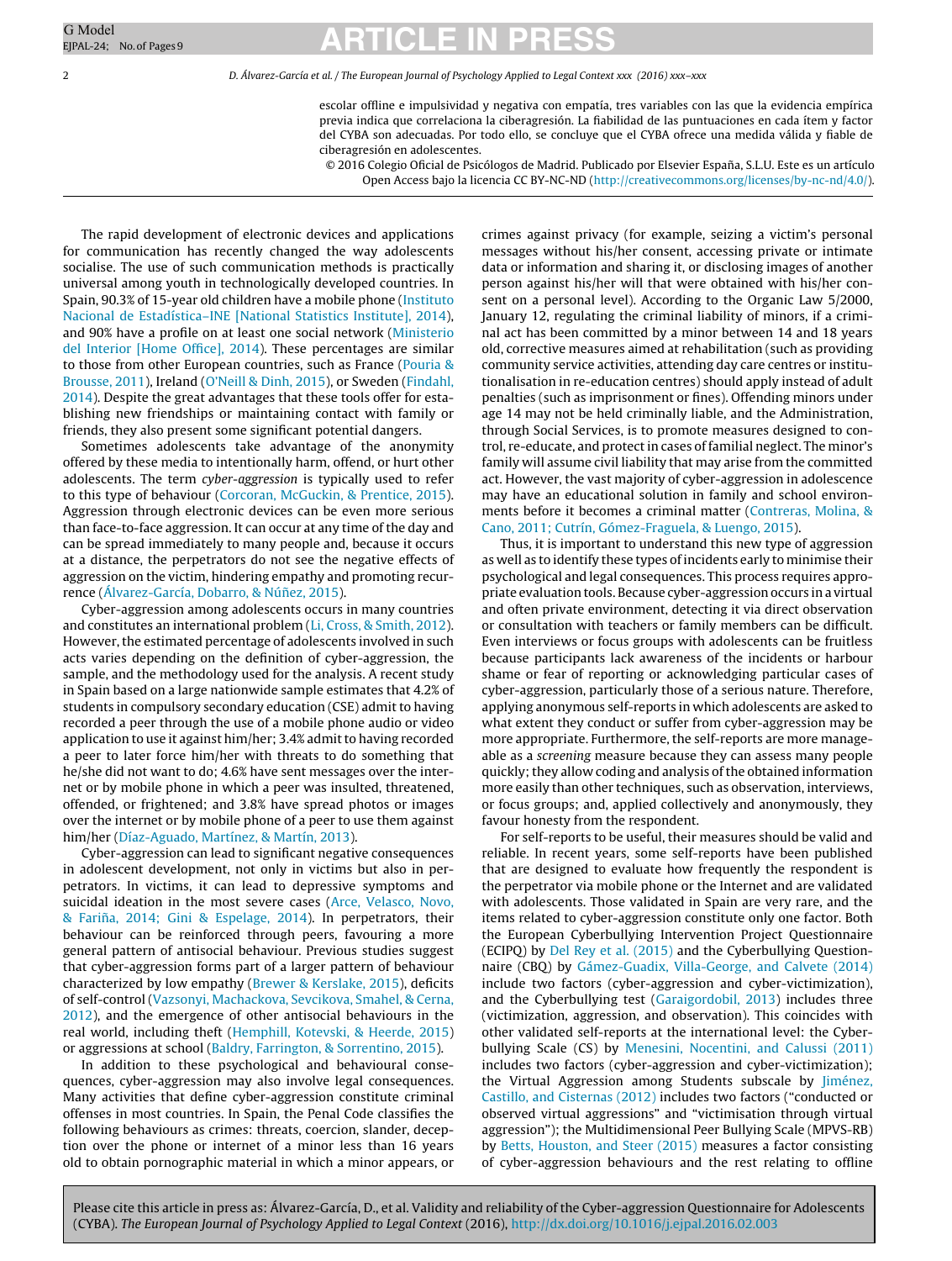aggression; and the cyber-aggression scale of the Revised Cyber Bullying Inventory (RCBI) by [Topcu](#page-8-0) [and](#page-8-0) [Erdur-Baker](#page-8-0) [\(2010\)](#page-8-0) has a unifactorial structure.

Nevertheless, from a practical point of view, it may be interesting to be able to measure different types of cyberaggression without needing to provide the score for each of the many observable indicators (items) that these scales evaluate. Additionally, the possibility that adolescents lump together responses on items that represent different types of cyberaggression also has theoretical interest, as it would offer empirical evidence for the definition and delimitation of the construct. None of the reviewed questionnaires that have been validated in Spain offer a multifactorial structure, but examples do exist beyond Spain. These include the E-Bullying Scale (E-BS) by [Lam](#page-8-0) [and](#page-8-0) [Li](#page-8-0) [\(2013\),](#page-8-0) composed of two factors (mild and serious); the cyber-aggression scale of the Cyber Victim and Bullying Scale (CVBS) by C[etin,](#page-7-0) [Yaman,](#page-7-0) [and](#page-7-0) [Peker](#page-7-0) [\(2011\),](#page-7-0) which includes three factors (cyber verbal bullying, hiding identity, and cyber forgery); or the Florence CyberBullying-CyberVictimization Scales (FCBVSs) by [Palladino,](#page-8-0) [Nocentini,](#page-8-0) [and](#page-8-0) [Menesini](#page-8-0) [\(2015\),](#page-8-0) in which the cyberaggression scale is composed of four factors (written-verbal, visual, impersonation, and exclusion). None of these three questionnaires have been validated in Spain.

Therefore, this study attempts to construct a self-report scale to measure cyber-aggression in adolescents from a multifactorial model. Among the different reviewed factorial structures, the classification based on the level of severity ([Lam](#page-8-0) [&](#page-8-0) [Li,](#page-8-0) [2013\)](#page-8-0) could be subjective and debatable because each person could experience the severity of the incident differently. As such, using the type of aggression conducted as the criterion is preferable. In this regard, the proposal by [Nocentini](#page-8-0) et [al.](#page-8-0) [\(2010\)](#page-8-0) has been taken as reference, supported empirically with validation from the FCBVS scales with Italian adolescents ([Palladino](#page-8-0) et [al.,](#page-8-0) [2015\).](#page-8-0)

Therefore, this study aims to design a new self-report directed toward adolescents to evaluate the extent that the respondent conducts aggressions through a mobile phone or the internet (the Cyber-Aggression Questionnaire for Adolescents; CYBA) and to validate it in a sample of adolescents from Asturias, Spain. Two subordinate objectives summarise this overall research objective. The first is to identify the factorial structure that best represents the obtained data with the application of the questionnaire. A multifactorial model, derived from the model proposed by [Nocentini](#page-8-0) et [al.](#page-8-0) [\(2010\),](#page-8-0) is expected to present a good fit to the data and adequate discriminant validity, and it would likely generate reliable scores in terms of internal consistency of the factors and representativeness of each item regarding the construct in which it is included. The second specific objective is to analyse the criterion validity of the test. The scores on the factors of the CYBA are expected to correlate positively with aggressions at school and impulsivity, and negatively with empathy, because previous research suggests that these three variables correlate this way with cyber-aggression.

#### **Method**

#### Participants

The responses of 3,148 CSE students, from 12 to 18 years old  $(M = 14.01, SD = 1.39)$ , are analysed. Of the sample, 48.1% are girls. Sex is distributed homogeneously across the different ages of the sample,  $\chi^2(6)$  = 11.695, p = .069, Cramer's V = .061. Some 95.1% of the evaluated adolescents have their own mobile phones, 84.1% surf the internet in their free time for non-school tasks, 93.6% use instant messaging programs (Messenger, WhatsApp, or others), and 77.9% participate in social networks (Tuenti, Facebook, or others) in their free time.

The participants evaluated attended 19 schools, selected using stratified random sampling from all publicly funded schools in which CSE is taught in Asturias. To select the sample, the population of schools was divided according to their ownership (public or state-subsidised private) and, in each stratum, a number of schools proportional to the population was selected. As a result, 11 public and 8 state-subsidised private schools were selected. The selected schools are in predominantly urban areas where residents are in the middle socioeconomic class. All groups were evaluated in each selected school. A total of 28.2% of the participants are in their 1<sup>st</sup> year, 25.3% are in their 2<sup>nd</sup> year, 24.4% are in their 3<sup>rd</sup> year, and 22.1% are in their  $4<sup>th</sup>$  year of CSE.

#### Measures

Cyber-Aggression Questionnaire for Adolescents (CYBA). The CYBA questionnaire designed and tested in this study is a self-report composed of 19 items, each of which describes an aggression conducted through a mobile phone or the internet (see Appendix). The evaluated participant should indicate the frequency that he/she has conducted the different actions in the last three months, using a Likert-type scale with four options  $(1 = never, 2 = rarely, 3 = often,$ and  $4 = always$ ).

Aggression at school. A self-report scale that was developed ad hoc was used; the scale was based on a selection and adaptation of six items from the Aggression Questionnaire by [Álvarez-García,](#page-7-0) [Menéndez,](#page-7-0) [González-Castro,](#page-7-0) [and](#page-7-0) [Rodríguez](#page-7-0) [\(2012\).](#page-7-0) This study uses a scale composed of the following items related to the frequency with which the participant says he/she conducts aggressions in the physical school environment: "No he dejado participar en mi grupo a algún compañero, durante alguna actividad de recreo o de educación física" ["I have not let a classmate participate in my group during the break or physical education"], "No he dejado participar en mi grupo a algún compañero en alguna actividad de clase" ["I have not let a classmate participate in my group in a class activity"], "Me he reído y burlado de algún compañero/alguna compañera" ["I have laughed at or teased a classmate"], "He hablado mal de algún compañero/alguna compañera a sus espaldas" ["I have talked badly about a classmate behind his/her back"], "He insultado a la cara a algún compañero/alguna compañera" ["I have insulted a classmate to his/her face"] and "He pegado a algún alumno/alguna alumna del centro, dentro o a la salida del recinto escolar" ["I have hit a student of the school, within or outside the school grounds"]. The response is a Likert-type list with four options  $(1 = never, 2 = rarely, 3 = often,$ 4 = always). The internal consistency of the scores obtained with this scale in this study sample is high (Raykov's rho = .917).

Impulsivity. The self-report scale is developed ad hoc from some of the criteria for impulsivity proposed by the DSM-5 for the diagnosis of ADHD ([American](#page-7-0) [Psychiatric](#page-7-0) [Association,](#page-7-0) [2013\).](#page-7-0) The scale used is composed of five items, referring to the extent that the respondent considers it true that he/she conducts certain behaviours of an impulsive nature: "En clase o en juegos, a menudo me cuesta esperar turno, por lo que me cuelo o interrumpo" ["In class or when playing games, it is often difficult for me to wait my turn, so I jump in or interrupt"], "A menudo contesto antes de que se haya completado la pregunta" ["I often answer before the question has finished"], "A menudo digo lo que me viene a la cabeza, sin pensar primero sus consecuencias o si es oportuno para la conversación" ["I often say what comes to mind without thinking first of the consequences or whether it is appropriate for the conversation"], "A menudo hago cosas sin pensar en las consecuencias" ["I often do things without thinking of the consequences"] and "Habitualmente me resulta difícil esperar turno, por lo que me adelanto a hablar cuando no me corresponde o interrumpo a quien está hablando" ["Usually, I find it difficult to wait my turn, so I jump in to speak when it is not my turn or I interrupt the person talking"].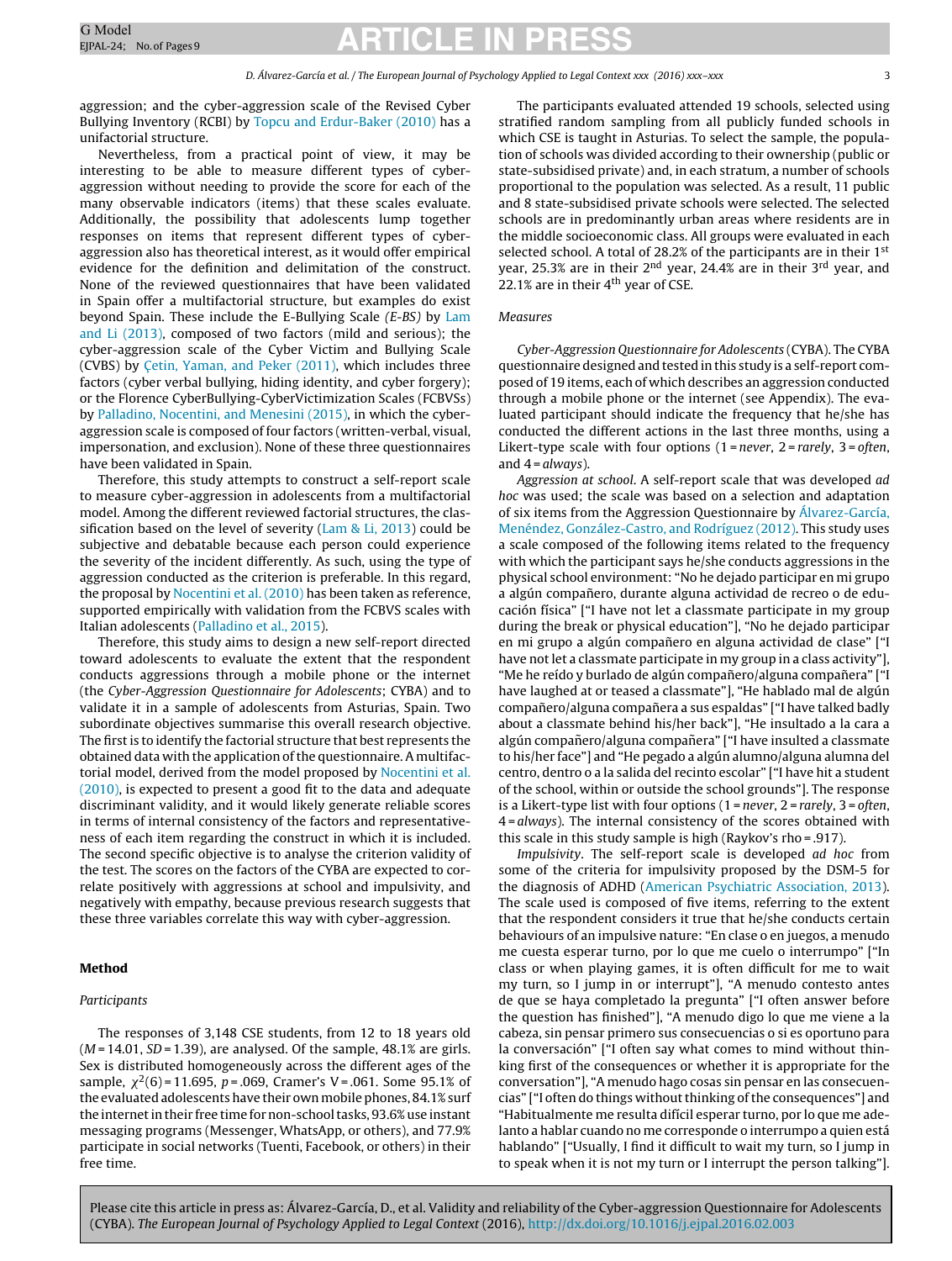4 D. Álvarez-García et al. / The European Journal of Psychology Applied to Legal Context xxx (2016) xxx–xxx

The response is a Likert-type list with four options  $(1 = totally false,$ 2 = somewhat false, 3 = somewhat true, 4 = totally true). The internal consistency of the scores obtained with the scale in this study sample is high (Raykov's rho = .865).

Empathy. The self-report scale was developed ad hoc and composed of five items referring to the extent that the respondent considers it to be true that he/she is capable of identifying with others and sharing their feelings: "Siento las desgracias de los demás" ["I feel the misfortunes of others"], "Si se burlan de un compañero, me siento mal pensando en lo mal que lo está pasando" ["If a classmate is teased, I feel bad thinking about what is happening to him/her"], "Soy paciente con las personas que hacen las cosas peor que yo" ["I am patient with people who do things worse than I do"], "Cuando veo que un/a amigo/a está triste, yo también me entristezco" ["When I see that a friend is sad, I also become sad"] and "Me alegro cuando le pasa algo bueno a un conocido" ["I am happy when something good happens to someone I know"]. The response is a Likert-type list with four options  $(1 = totally false, 2 = somewhat)$ false, 3 = somewhat true, 4 = totally true). The internal consistency of the scores obtained with the scale in this study sample is adequate (Raykov's rho = .755).

#### Procedure

First, the CYBA questionnaire was designed. The wording of the items came from a theoretical model of six factors or types of cyber-aggression (Table 1), based on the model of four factors (written-verbal, visual, impersonation, and exclusion) proposed by [Nocentini](#page-8-0) et [al.](#page-8-0) [\(2010\).](#page-8-0) The authors produced the written items. Once the questionnaire was designed and the schools selected, permission was requested from the schools' respective leadership teams to implement the questionnaire. Each leadership team was informed of the objectives and procedures of the study, its voluntary and anonymous nature, and the confidential treatment of the results. Once the school agreed to participate, informed consent was requested from the parents or guardians of the students, given their status as minors. The questionnaire was applied in all the schools during the second and third quarter of the 2014-2015 school year. Before answering the questionnaire, students were also informed of the anonymous, confidential, and voluntary nature oftheir participation. In general, students had 20 minutes to answer the questionnaires, although the timing was flexible depending on the age and characteristics of the respondents. The research team

#### **Table 1**

A priori Models Proposed for the Analysis of the Dimensionality of the Cyber-Aggression Questionnaire for Adolescents (CYBA).

| Model            |                  | Factors                                                                                                                                                              | Items                                                                                                                       |
|------------------|------------------|----------------------------------------------------------------------------------------------------------------------------------------------------------------------|-----------------------------------------------------------------------------------------------------------------------------|
|                  | Second-order     | First-order                                                                                                                                                          |                                                                                                                             |
| 1FM<br>6FM       |                  | Cyber-aggression<br>Impersonation<br>Visual - Sexual<br>Visual - Teasing/Happy<br>Slapping<br>Verbal - Written                                                       | All $(1-19)$<br>1, 12 and 18<br>2, 9 and 14<br>3, 6, 10 and 15<br>8, 11 and 19                                              |
| 6FM <sub>2</sub> | Cyber-aggression | Verbal - Oral<br>Online exclusion<br>Impersonation<br>Visual - Sexual<br>Visual - Teasing/Happy<br>slapping<br>Verbal - Written<br>Verbal - Oral<br>Online exclusion | 5, 7 and 17<br>4, 13 and 16<br>1, 12 and 18<br>2.9 and 14<br>3, 6, 10 and 15<br>8, 11 and 19<br>5, 7 and 17<br>4, 13 and 16 |

Note. 1FM = one-factor model, 6FM = six-factor model, 6FM2 = hierarchical model with six first-order factors and one second-order factor.

administered the test to all groups from each school during school hours.

#### Data analysis

First, in the data matrix, the presence of values that were missing or outside the scale was analysed. All items were answered in an acceptable way by more than 90% of the respondents, so none were removed from the final analysis of the test on that basis. Of the 3,233 students who responded to the CYBA, 85 responded in an acceptable way to less than 90% of the items, so they were removed from the data matrix. Once they were removed, the number of missing values in the CYBA matrix was reduced to 122 (0.2% of the total).

Second, the statistical program EQS 6.2 [\(Bentler,](#page-7-0) [2014\)](#page-7-0) was used to analyse the normality of the data and the dimensionality of the test. Normality was assessed by analysing the multivariate kurtosis. Dimensionality was examined using confirmatory factor analysis. The multivariate kurtosis pointed to the non-normality of the obtained data (Mardia coefficient = 2571.16). Consequently, Arbitrary Generalized Least Squares (AGLS) was used as estimation method. Given the ordinal nature of the scale, the analyses were completed based on the matrix of polychoric correlations [\(Lila,](#page-8-0) Oliver, Catalá-Miñana, [Galiana,](#page-8-0) [&](#page-8-0) [Gracia,](#page-8-0) [2014\).](#page-8-0) Missing values were treated by computing the matrix of covariances using the pairwise method because AGLS requires large sample sizes and to avoid removing more subjects and be able to use all available data.

To determine the degree of fit of the tested models, the chisquare ( $\chi^2$ )/degrees of freedom (df) ratio, the Comparative Fit Index (CFI), the Bentler-Bonett Non-normed Fit Index (NNFI), the Standardized Root Mean Square Residual (SRMR), the Root Mean Square Error of Approximation (RMSEA), and the Akaike Information Criterion (AIC) were utilized. Usually, the fit is considered good when CFI  $\geq$  .95, NNFI  $\geq$  .95, SRMR  $\leq$ .08, and RMSEA  $\leq$  .06 ([Hu](#page-8-0) [&](#page-8-0) [Bentler,](#page-8-0) [1999\),](#page-8-0) and  $\chi^2/df < 3$  ([Ruiz,](#page-8-0) [Pardo,](#page-8-0) [&](#page-8-0) [San](#page-8-0) [Martín,](#page-8-0) [2010\).](#page-8-0) The AIC allows models to be compared, with those having lower values being preferable.

The discriminant validity of the model with best fit was studied, analysing the correlation between its factors. Very high correlations ( $r \geq .85$ ) warn of possible collinearity or redundancy between factors and, therefore, poor discriminant validity [\(Brown,](#page-7-0) [2015\).](#page-7-0) Given that a very high correlation was indeed found between some factors, post hoc re-specifications in the model were completed.

The indices of fit and the correlations between factors of the two re-specified models were analysed. Once the model with the most appropriate discriminant validity and fit to the data was identified from those tested, the factor weights and standard errors of each item for that model were found. Usually, factor weights greater than .30 are considered acceptable [\(Izquierdo,](#page-8-0) [Olea,](#page-8-0) [&](#page-8-0) [Abad,](#page-8-0) [2014\).](#page-8-0)

Subsequently, the reliability of the scores obtained in the test was analysed. The reliability of each subscale was analysed in terms of internal consistency, finding its respective Raykov's rho from the matrix of polychoric correlations. This coefficient is considered as an alternative to the weaknesses of the Cronbach's alpha coefficient, highlighted by authors such as [Sijtsma](#page-8-0) [\(2009\).](#page-8-0) In general, the Raykov's rho coefficient is considered acceptable if it has a value above .70, high if it is greater than .80, and very high if it is greater than .90. Additionally, Squared Multiple Correlations of the scores for each item were found, which was an indicator of the proportion of variance on the item explained by the latent variable and, therefore, of the item's reliability to measure that variable ([Bollen,](#page-7-0) [1989\).](#page-7-0)

Finally, the statistical software SPSS 21 [\(IBM](#page-8-0) [Corp.,](#page-8-0) [2012\)](#page-8-0) was used to analyse the criterion validity. For this, the Spearman correlation coefficient was calculated between the score on each of

<span id="page-3-0"></span>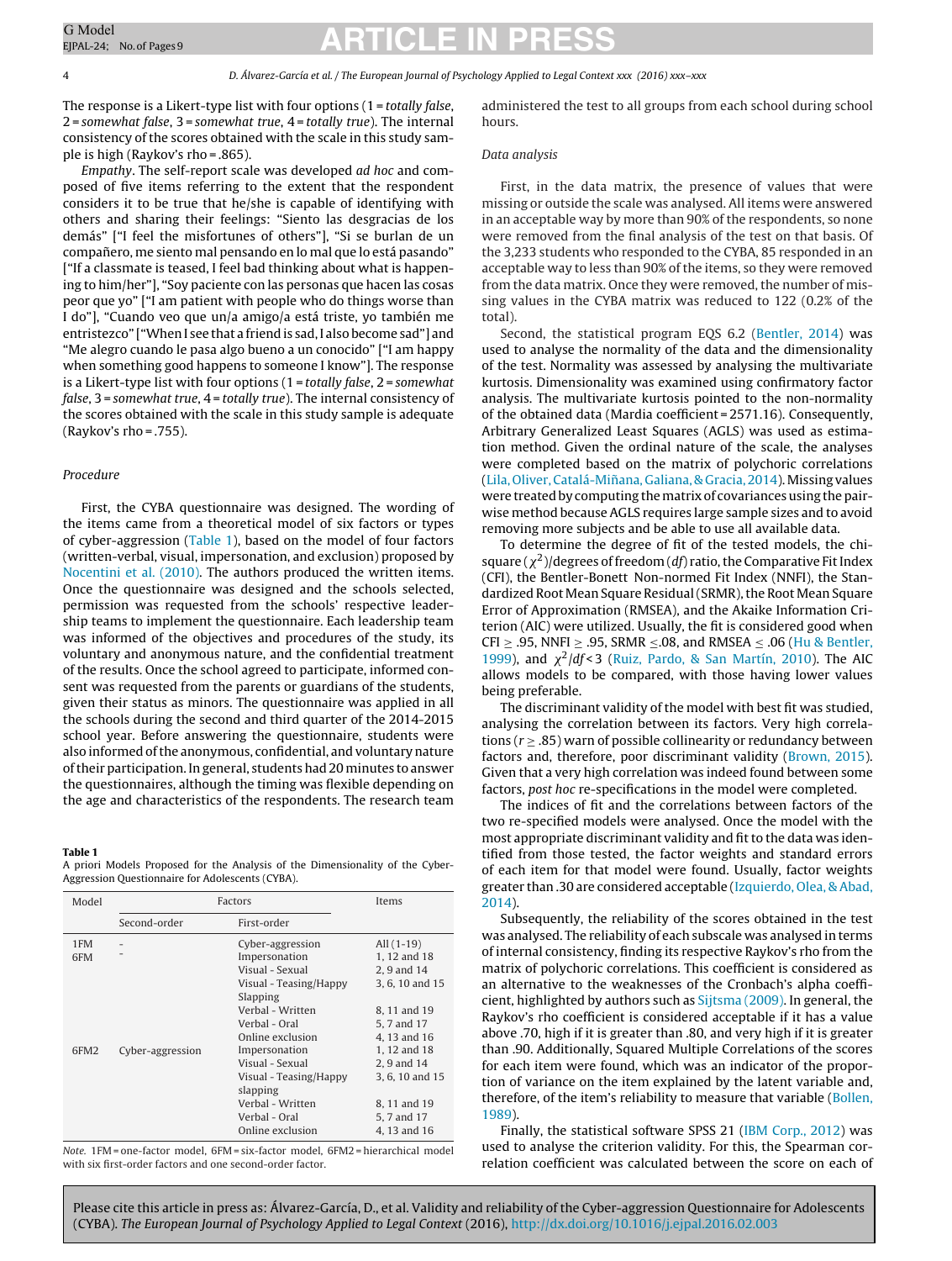#### D. Álvarez-García et al. / The European Journal of Psychology Applied to Legal Context xxx (2016) xxx–xxx 55

#### <span id="page-4-0"></span>**Table 2**

Goodness-of-fit Indexes of the Three a priori Tested Models for the CYBA, with the Total Sample ( $N = 3148$ ).

| Model |        | dt  |       | $x^2/df$ | CFI  | <b>NNFI</b> | <b>SRMR</b> | RMSEA [CI 90%]    | AIC    |
|-------|--------|-----|-------|----------|------|-------------|-------------|-------------------|--------|
| 1FM   | 956.45 | 152 | < 001 | 6.29     | .956 | .950        | .117        | .041 [.039, .043] | 652.45 |
| 6FM   | 395.49 | 137 | < 001 | 2.89     | .986 | .982        | .081        | .024 [.022, .027] | 121.49 |
| 6FM2  | 604.16 | 146 | 5.001 | 4.14     | .975 | .971        | .084        | .032 [.029, .034] | 312.16 |

Note. 1FM = one-factor model, 6FM = six-factor model, 6FM2 = hierarchical model with six first-order factors and one second-order factor.

 $\chi^2$ =chi-square, df=degrees of freedom, p=probability level, CFI=Comparative Fit Index, NNFI=Non-Normed Fit Index, SRMR=Standardized Root Mean Square Residual, RMSEA= Root Mean Square Error of Approximation, CI = Confidence interval, AIC =Akaike Information Criterion.

#### **Table 3**

Correlation Matrix between the Components of the Six-factor Model ( $N = 3148$ ).

|                                 | Impersonation | Visual-Sexual | Visual - Teasing/Happy slapping | Verbal-Written | Verbal-Oral | Online exclusion |
|---------------------------------|---------------|---------------|---------------------------------|----------------|-------------|------------------|
| Impersonation                   | 1.00          |               |                                 |                |             |                  |
| Visual-Sexual                   | .80           | 1.00          |                                 |                |             |                  |
| Visual - Teasing/Happy Slapping | .90           | .97           | 1.00                            |                |             |                  |
| Verbal-Written                  | .77           | .78           | .79                             | 1.00           |             |                  |
| Verbal-Oral                     | .70           | .77           | .77                             | .82            | 1.00        |                  |
| Online Exclusion                | .72           | .83           | .86                             | .95            | .90         | 1.00             |

#### **Table 4**

Goodness of Fit Indexes of the Two post hoc Models, with the Total Sample ( $N = 3148$ ).

| Model      |                  | df                    |              | $x^2/df$                            |              | <b>NNFI</b>  | <b>SRMR</b>  | RMSEA [CI 90%]                         | <b>AIC</b>      |
|------------|------------------|-----------------------|--------------|-------------------------------------|--------------|--------------|--------------|----------------------------------------|-----------------|
| 3FM<br>5FM | 323.09<br>210.87 | $\Omega$<br>، ہ<br>80 | .001<br>.001 | 271<br>$\sim$ $\sim$ $\sim$<br>2.64 | .967<br>.982 | .960<br>.976 | .097<br>.070 | .029 [.026, .033]<br>.023 [.019, .027] | 149.09<br>50.87 |

Note. 3FM = three-factor model, 5FM = five-factor model.

 $\chi^2$ =chi-square, df=degrees of freedom, p=probability level, CFI=Comparative Fit Index, NNFI=Non-Normed Fit Index, SRMR=Standardized Root Mean Square Residual, RMSEA= Root Mean Square Error of Approximation, CI = Confidence interval, AIC =Akaike Information Criterion.

the CYBA's three factors and three external criteria about which previous evidence demonstrates their association with cyberaggression: aggression at school, impulsivity, and empathy.

#### **Results**

#### Analysis of the Initial Theoretical Model

Factorial validity. At first, the indices of fit of the initial theoretical model, composed of significantly interrelated six factors or types of cyber-aggression (6FM), were obtained and compared with those from two additional plausible models from a theoretical per-spective [\(Table](#page-3-0) 1). On the one hand, they were compared with a unifactorial model (1FM), whereas all the items from the test could measure only one construct (cyber-aggression). On the other hand,

#### **Table 5**

Reliability of Each Item and Factor of the CYBA ( $N = 3148$ ).

| Factor                                | Item           | $\rho$ | $R^2$ |
|---------------------------------------|----------------|--------|-------|
| Impersonation                         |                | .866   |       |
|                                       | $\mathbf{1}$   |        | .772  |
|                                       | 12             |        | .819  |
|                                       | 18             |        | .757  |
| Visual-Sexual cyber-aggression        |                | .809   |       |
|                                       | $\overline{2}$ |        | .790  |
|                                       | 9              |        | .497  |
|                                       | 14             |        | .760  |
| Verbal cyber-aggression and exclusion |                | .932   |       |
|                                       | $\overline{4}$ |        | .483  |
|                                       | 5              |        | .504  |
|                                       | $\overline{7}$ |        | .711  |
|                                       | 8              |        | .712  |
|                                       | 11             |        | .615  |
|                                       | 13             |        | .471  |
|                                       | 16             |        | .626  |
|                                       | 17             |        | .730  |
|                                       | 19             |        | .635  |

Note.  $\rho$  = Raykov's rho coefficient,  $R^2$  = squared multiple correlation.

they were compared with a hierarchical model of six first-order factors–the same as 6FM–and one second-order factor–cyberaggression–(6FM2), whereas each item could be explained by a first-order factor and each first-order factor by the common construct cyber-aggression. As presented in Table 2, the 6FM presents good indices of fit to the obtained data, the best from among the three models initially tested.

Discriminant validity. All the 6FM factors have positive and statistically significant correlations among themselves (Table 3). Some of these correlations are very high  $(r > .85)$ : the factor Visual Cyber-Aggression Teasing/Happy Slapping is very highly correlated with Visual-Sexual Cyber-Aggression, Impersonation, and Online Exclusion; and the factor Online Exclusion is very highly correlated with Verbal-Written Cyber-Aggression and Verbal-Oral Cyber-Aggression, in addition to its relationship with Visual Cyber-Aggression Teasing/Happy Slapping referenced above.

#### Post-hoc Modifications

Due to the high correlation between some factors, two modified models of the initial 6FM were designed and tested: a model with five factors (5FM) and another with three (3FM). In both, items referring to Visual Cyber-Aggression Teasing/Happy Slapping were removed from the model and are now considered additional

#### **Table 6**

Spearman's Rank Correlation Coefficients between the Score on Each Factor of the CYBA and the Scores on the Aggression at School, Impulsivity, and Empathy Scales  $(N = 3148)$ .

|                                                                                             | Aggression<br>at school             | Impulsivity                                  | Empathy                                                 |
|---------------------------------------------------------------------------------------------|-------------------------------------|----------------------------------------------|---------------------------------------------------------|
| Impersonation<br>Visual-Sexual Cyber-aggression<br>Verbal Cyber-aggression and<br>Exclusion | .220<br>$.215$ <sup>*</sup><br>.553 | $.140^{1}$<br>$.136*$<br>$.362$ <sup>*</sup> | $-.117$ <sup>*</sup><br>$-.089$<br>$-.182$ <sup>*</sup> |

 $p < .01$ .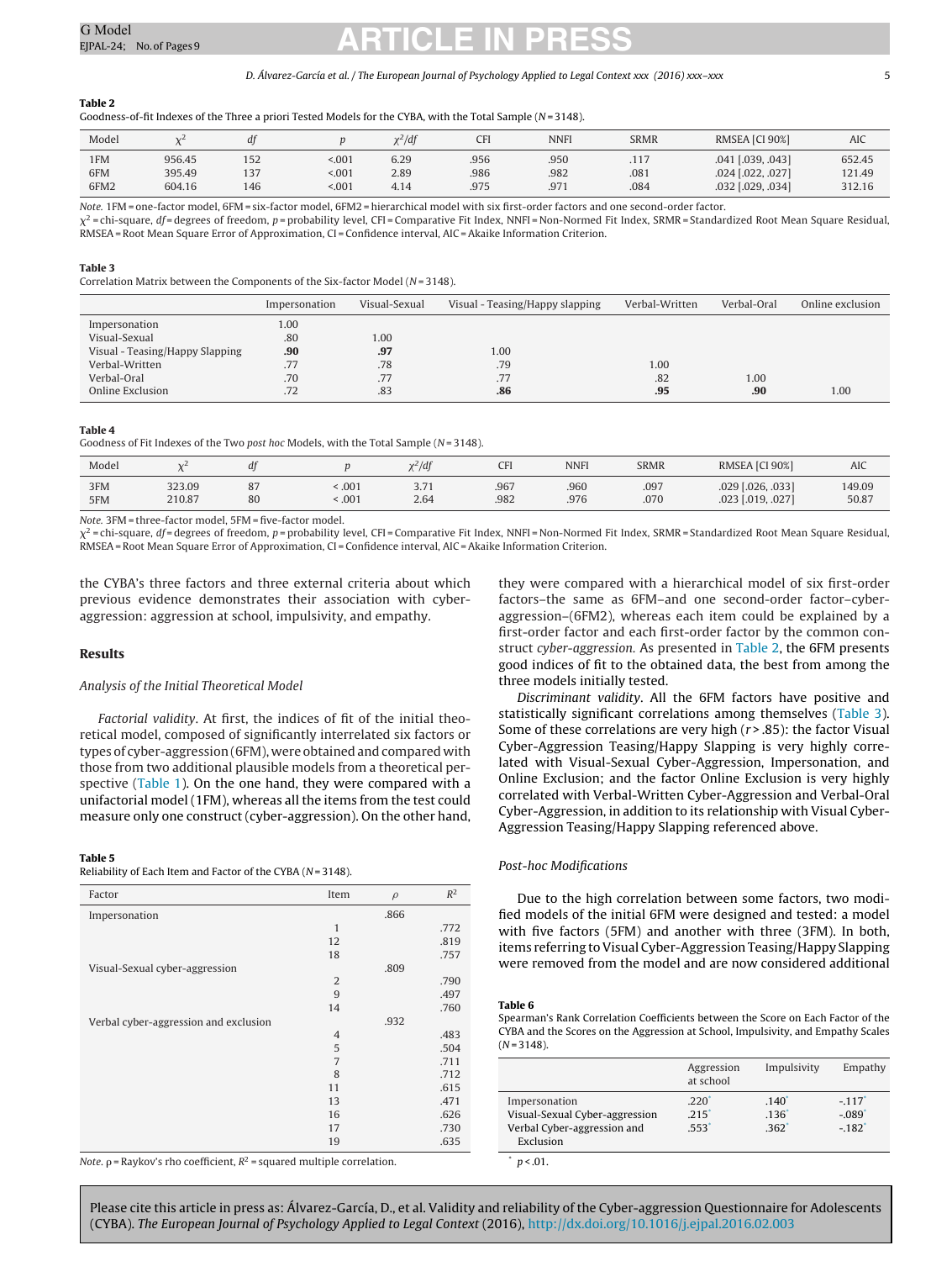6 D. Álvarez-García et al. / The European Journal of Psychology Applied to Legal Context xxx (2016) xxx–xxx



**Figure 1.** Factorial Structure of the CYBA.

Note. I = impersonation, V-S = visual-sexual cyber-aggression, V-E = verbal cyber-aggression and exclusion.

indicators included in the questionnaire but outside the model. Thus, the 5FM is composed of the same factors as the 6FM, with the exception of the factor Visual Cyber-Aggression Teasing/Happy Slapping. Furthermore, in the 3FM, the items initially included in the factors Verbal-Written Cyber-Aggression, Verbal-Oral Cyber-Aggression, and Online Exclusion now constitute only one factor, called Verbal Cyber-Aggression and Exclusion (Figure 1). As indicated in [Table](#page-4-0) 4, both models present good indices of fit. The 5FM presents the best fit of both. Nonetheless, the correlation between the factor Online Exclusion and the two factors referring to Verbal Cyber-Aggression (Oral and Written), remain very high  $(r > .85)$ . In the case of the 3FM, no correlations exist between factors greater than .85 (Figure 1). That is why this model (3FM) is considered the one that best represents the obtained data among those tested.

#### Analysis of the Three-factor Model

Factor weights. In the 3FM, the factor weights of each item in its factor are high (Figure 1), with standardised regression coefficients equal to or greater than .70 on all items except 13 ( $\lambda$  = .69).

Reliability. The reliability of scores in each subscale, evaluated in terms of internal consistency, could be considered high, and for each item the reliability scores could be considered moderate or high [\(Table](#page-4-0) 5). The reliability coefficient Raykov's rho of each factor is greater than .80. The proportion of variance of the item explained by the latent variable  $(R^2)$  is between 47% and 82%.

Criterion validity. The scores of the three factors of the CYBA have a statistically significant correlation with the three external criteria analysed. The correlation is positive with the frequency of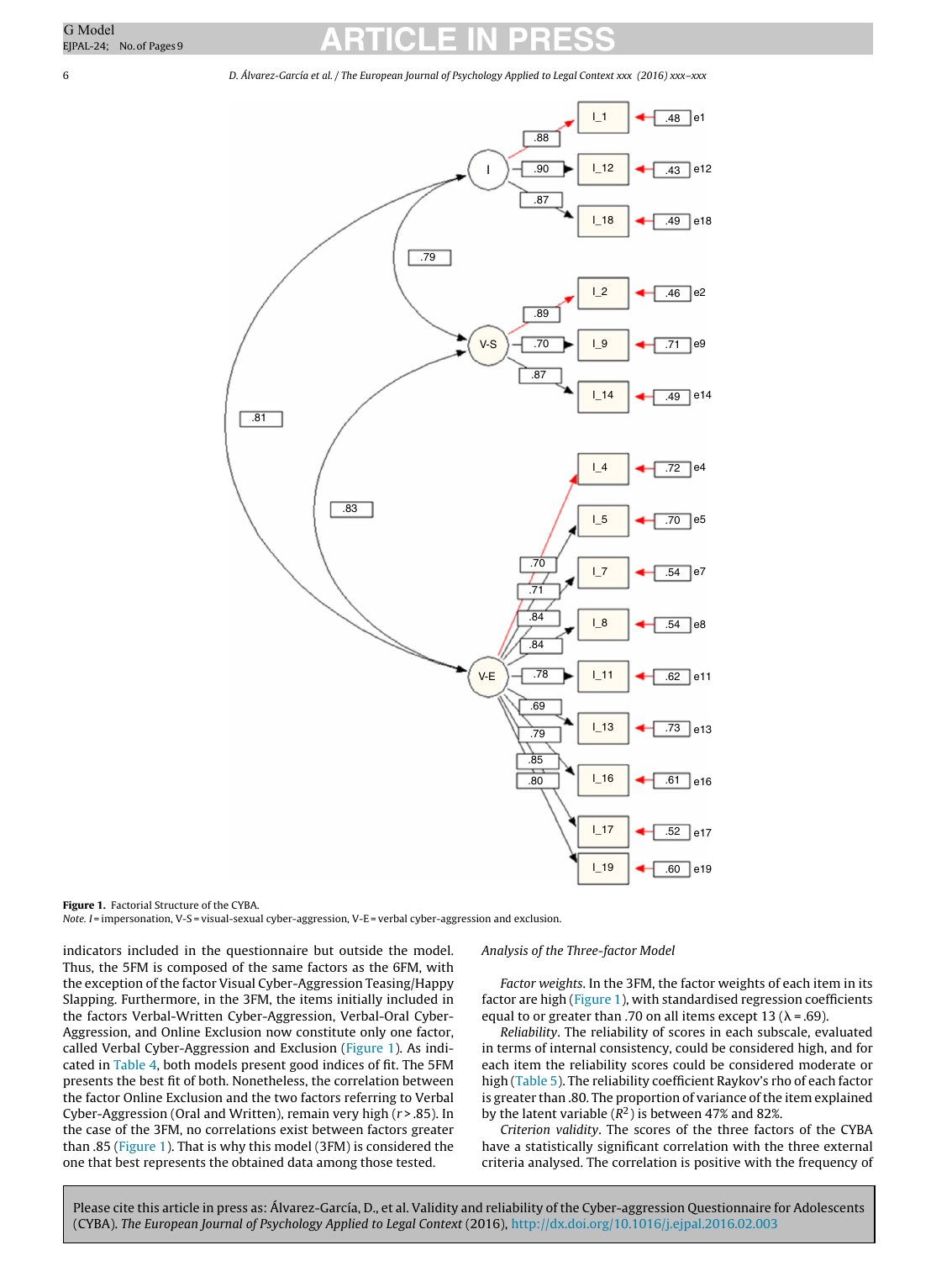aggression conducted in the physical school environment and impulsive behaviours, reported by the evaluated adolescents them-selves; the correlation is negative with empathy [\(Table](#page-4-0) 6).

#### **Discussion**

This study aimed to design a new self-report directed toward adolescents to evaluate the extent that the respondent conducts aggressions through a mobile phone or the internet (the Cyber-Aggression Questionnaire for Adolescents - CYBA) and to validate it in a sample of adolescents from Asturias (Spain). The results obtained indicate that the CYBA presents adequate statistical assurance for its use for its designed purpose.

The first specific objective of this study was to identify the factorial structure that best represents the data obtained through implementation of the questionnaire. As was initially hypothesised, the model that best fits the data is multifactorial. However, the initially proposed six-factor model presented a very high correlation between the scores of some of its factors. The tested model, which best represents the obtained data with adequate discriminant validity, is composed of three factors (Impersonation, Visual-Sexual Cybervictimization, and Verbal Cybervictimization and Exclusion), in which the four items of Visual Cybervictimization Teasing/Happy Slapping are extracted from the model and remain complementary indicators. The previously validated questionnaires in Spain had factor structures in which cyber-aggression constituted only one factor ([Del](#page-8-0) [Rey](#page-8-0) et [al.,](#page-8-0) [2015;](#page-8-0) [Gámez-Guadix](#page-8-0) et [al.,](#page-8-0) [2014;](#page-8-0) [Garaigordobil,](#page-8-0) [2013\).](#page-8-0) Therefore, an overall score on cyber-aggression could be obtained using these, as well as a specific score on each indicator (item) separately. However, the results obtained in this study offer empirical support for the idea that the cyber-aggression construct consists of significantly interrelated but distinct types, and they justify the collection of scores for each of those types as well as for each observable indicator (item). Other questionnaires published in the international sphere also involve multifactorial structures (CVBS, C[etin](#page-7-0) et [al.,](#page-7-0) [2011;](#page-7-0) E-BS, [Lam](#page-8-0) [&](#page-8-0) [Li,](#page-8-0) [2013;](#page-8-0) FCBVSs, [Palladino](#page-8-0) et [al.,](#page-8-0) [2015\).](#page-8-0) However, the CYBA differs from them in the types of cyber-aggression that it evaluates and in the observable indicators that define them. Similar to the CYBA, these three questionnaires include items related to verbal cyber-aggression and two of them also include items related to impersonation. However, only the CYBA offers a specific score on visual cyber-aggression of a sexual nature, differentiated from other indicators of visual cyber-aggression linked to teasing and physical aggression. Furthermore, only the CYBA and the scale on cyber-aggression by [Palladino](#page-8-0) et [al.](#page-8-0) [\(2015\)](#page-8-0) include items related to online exclusion. The results obtained in this study, unlike those obtained by [Palladino](#page-8-0) et [al.](#page-8-0) [\(2015\),](#page-8-0) do not justify the consideration of online exclusion as a type of cyber-aggression distinct from verbal cyber-aggression.

The reliability analyses support the relevance of the three-factor model considered later. The indices of internal consistency of the scores obtained for each factor or type of cyber-aggression suggest that the items or observable indicators that shape them measure the same latent variable without being redundant. Furthermore, the squared multiple correlation of each item demonstrates that all indicators utilized are relevant for measuring the type of cyberaggression included.

The second specific objective of this study has been to analyse the criterion validity of the test. As had been hypothesised, the scores obtained with the CYBA have a statistically significant correlation with three external variables, which, according to previous evidence, correlate with cyber-aggression in adolescence. The score on the CYBA correlates positively with the frequency with which the adolescent reports having attacked his/her classmates

at their school and with the frequency with which he/she admits conducting impulsive behaviours, and it correlates negatively with empathy. These results are consistent with those presented in the recent review paper by [Baldry](#page-7-0) et [al.](#page-7-0) [\(2015\),](#page-7-0) which, similar to this study, concludes that the variable most associated with cyberaggression in adolescence is being a perpetrator in the physical school context.

This study has various theoretical and practical implications. From the theoretical point of view, it provides empirical evidence that contributes to the conceptual delimitation of cyber-aggression in adolescence, the distinction of types, and the identification of representative observable indicators of each. The results obtained support the hypothesis of the multifactorial nature of cyberaggression in adolescence and the suitability of the observable indicators included in the CYBA. From a practical standpoint, it offers professionals in the field of psychology a tool to evaluate cyber-aggression that is concise, simple to implement, code, and analyse, economical in terms of time and cost, compared to other evaluation methods, and with adequate metric properties. In the school context, CYBA offers a screening measure to detect cyberaggression among adolescents. Early identification, accompanied by educational treatment, can prevent it from becoming a criminal problem. In the context of juvenile justice, the CYBA helps analyse the evolution of cyber-aggression (if it persists or stops in adulthood, if it evolves into another type of criminal activity) and its major risk factors to design preventive interventions, both at the school and community levels, and to guide the treatment of perpetrated cases. The relationship observed in this study and in previous studies ([Baldry](#page-7-0) et [al.,](#page-7-0) [2015\)](#page-7-0) between cyber-aggression and the three analysed external criteria suggests that including the development of empathy and behavioural self-control as well as the prevention of aggression among students in the educational context benefits the prevention and treatment of cyber-aggression in adolescence.

Therefore, this study proposes a contribution to the study of cyber-aggression in adolescence. However, it also has some limitations, three of which must be highlighted. First, because the CYBA is a self-reporting tool, the results could be affected by response biases, such as falsification or social desirability [\(Jiménez,](#page-8-0) [Sánchez,](#page-8-0) [&](#page-8-0) [Tobón,](#page-8-0) [2009\).](#page-8-0) In the future, CYBA could include a scale for truthfulness. Second, aggression at school, impulsivity, and empathy have been evaluated using self reports developed ad hoc. Although its metric properties have been adequate in the sample analysed in this study, it would have been preferable to use measures whose scores had already been validated in the Spanish adolescent population [\(Torregrosa,](#page-8-0) [Inglés,](#page-8-0) [Estévez-López,](#page-8-0) [Musitu,](#page-8-0) [&](#page-8-0) [García-](#page-8-0)Fernández, [2011\).](#page-8-0) Finally, the CYBA has been tested with a large, randomly selected sample, but it was taken from a particular population and limited to certain ages and geographical areas. Therefore, any generalisation of this study's findings to other ages or regions should be done with caution (Muñiz, [Elosua,](#page-8-0) [&](#page-8-0) [Hambleton,](#page-8-0) [2013\).](#page-8-0) Looking ahead, it would be of interest to validate the test in other age groups and cultural contexts.

#### **Conflict of Interest**

The authors of this article declare no conflict of interest.

#### **Acknowledgements**

This work was financed by the Consejería de Economía y Empleo del Principado de Asturias [Council of Economy and Employment of the Princedom of Asturias] (Spain) (Ref. FC-15-GRUPIN14-053).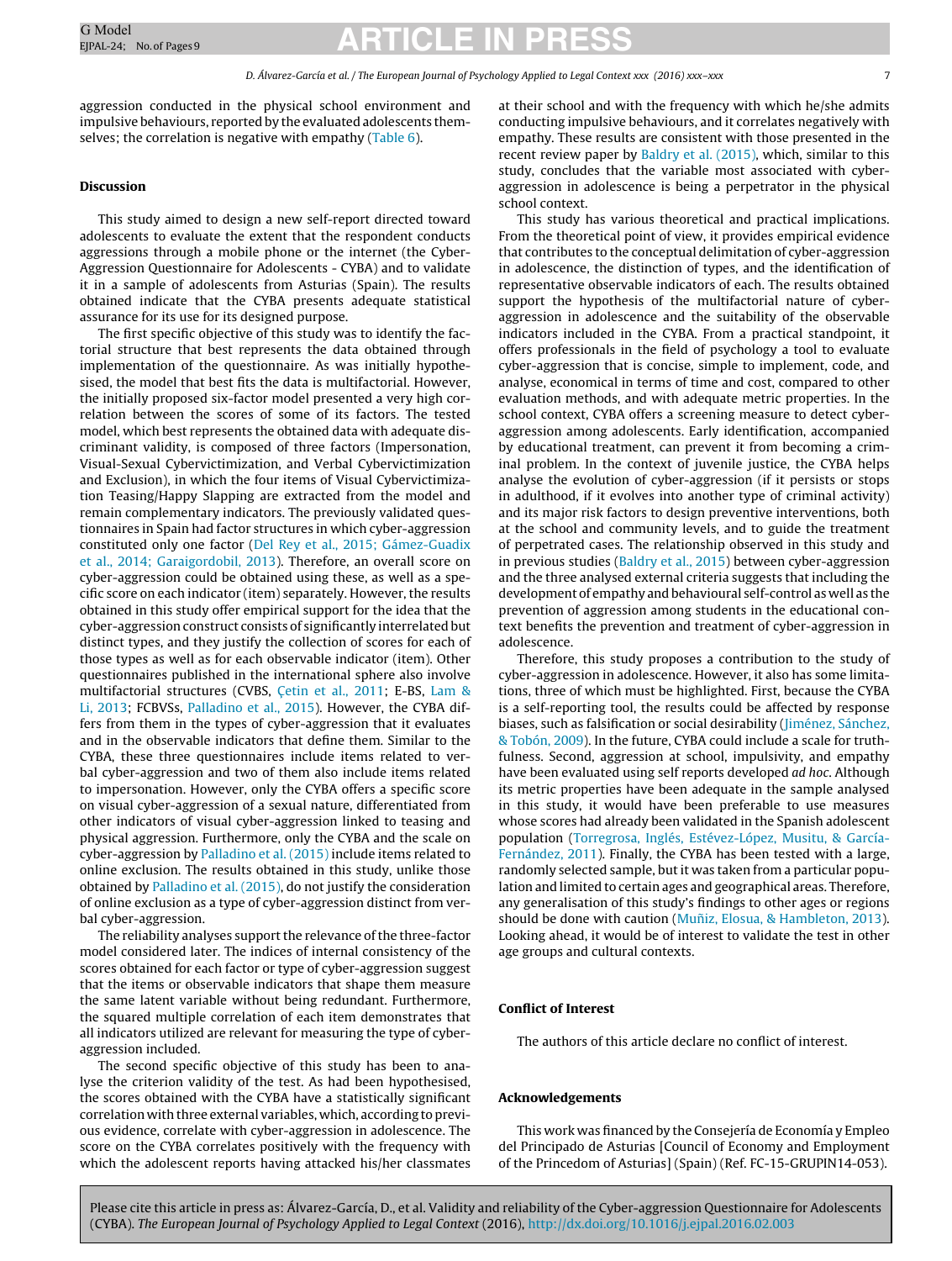#### <span id="page-7-0"></span>8 D. Álvarez-García et al. / The European Journal of Psychology Applied to Legal Context xxx (2016) xxx–xxx

1 2 3 4

#### **Appendix.** Indicate the frequency that you have conducted the following actions in the last three months:

| 1. Me he hecho pasar por alguien en Internet, |
|-----------------------------------------------|
| publicando comentarios a su nombre como si    |
| fuese él/ella [I have passed myself off as    |
| someone else on the internet, posting         |
| comments under his/her name as if I were      |
|                                               |
|                                               |

- 2. He hecho fotos o grabaciones de vídeo sin consentimiento con contenido sexual o sugerente (por ej., en la playa, en un vestuario,.) y las he difundido a través del móvil o Internet [I have taken photos or video recordings of sexual or suggestive content (for example, at the beach, in a dressing room. . .) without consent, and I have shared them using a mobile phone or the internet.]
- 3. He colgado en Internet fotos trucadas (modificadas) de otras personas, para hacerles daño o reírme de ellas [I have posted doctored (modified) photos on the internet of other people to hurt them or ridicule them.]
- 4. He expulsado o no he aceptado en la lista de contactos de algún chat, red social o programa de mensajería instantánea a otra persona, sin que hubiese hecho nada, sólo por ser ella [I have removed or refused another person on a contact list for a chat, social network, or instant messaging program, without him/her doing anything and only for being who he/she was.]
- 5. Para fastidiar, he llamado a un móvil y cuando me han descolgado no he contestado [To annoy someone, I have called a mobile phone and deliberately did not respond when it was answered.]
- 6. He colgado en Internet, sin su permiso, fotos o vídeos reales comprometidos de cierta persona, para hacerle daño o reírme de ella [I have posted real compromising photos or videos of a person on the internet without his/her permission to hurt him/her or laugh at him/her.]
- 7. He realizado llamadas para insultar o burlarme de alguien [I have made calls to insult or tease someone.]
- 8. Me he burlado de alguien con comentarios ofensivos o insultantes en las redes sociales [I have teased someone with offensive or insulting comments on social networks.]
- 9. He difundido sin permiso a través del teléfono móvil o Internet imágenes o vídeos comprometidos de otra persona, que ella misma se había hecho, de tipo sexual, sugerente o insinuante [Using a mobile phone or the internet, I have shared compromising images or videos of another person that he/she took himself/herself of a sexual, suggestive, or provocative nature without his/her permission.]
- 10. He pegado a alguien, lo he grabado y luego lo he difundido [I have hit someone, I have recorded it, and then I have shared it.]
- 11. He insultado a alguien a través de mensajes cortos de texto (sms) o programas de mensajería instantánea (por ej., WhatsApp) [I have insulted someone using text messages (sms) or instant messaging programs (e.g., WhatsApp).]
- 12. Me he hecho pasar por alguien en Twitter, Tuenti,., creando un falso perfil de usuario (foto, datos personales,.) con el que le he insultado o ridiculizado [I have passed myself off as someone else on Twitter, Tuenti, . . ., creating a false profile of the user (photo, personal information, . . .) with which I have insulted or ridiculed him/her.]

|                                                                                                                                                                                                                                                                                                                                           | 1 | 2 | 3 | 4 |
|-------------------------------------------------------------------------------------------------------------------------------------------------------------------------------------------------------------------------------------------------------------------------------------------------------------------------------------------|---|---|---|---|
| 13. He hecho alguna queja falsa sobre alguien en<br>algún foro, red social o juego on-line, que ha<br>hecho que le expulsasen [I have made a false<br>complaint about someone on a forum, social<br>network, or online game that has led to his/her<br>expulsion.]<br>14. He presionado a otra persona para hacer                         |   |   |   |   |
| cosas que no quería (haya accedido finalmente<br>a hacerlas o no), amenazándole con difundir<br>conversaciones o imágenes íntimas suyas [I<br>have pushed another person to do things that<br>he/she did not want to do (whether or not<br>he/she finally agreed to do it) by threatening to<br>share intimate conversations or images of |   |   |   |   |
| him/her.]<br>15. He obligado a alguien a hacer algo humillante,<br>lo he grabado y luego lo he difundido para<br>burlarme de él/ella [I have forced someone to<br>do something humiliating, I have recorded it,<br>and then I have shared it to tease him/her.]                                                                           |   |   |   |   |
| 16. Me he puesto de acuerdo con otras personas<br>para hacer el vacío (ignorar) a alguien en las<br>redes sociales [I have plotted with other<br>people to ignore someone on social networks.]                                                                                                                                            |   |   |   |   |
| 17. He realizado llamadas anónimas, para<br>amenazar o atemorizar a alguien. [I have made<br>anonymous calls to threaten or frighten<br>someone.]                                                                                                                                                                                         |   |   |   |   |
| 18. He conseguido la contraseña de otra persona<br>y he enviado mensajes molestos a algún<br>conocido, como si hubiese sido ella, para<br>meterle en líos [I have obtained another                                                                                                                                                        |   |   |   |   |
| person's password, and I have sent upsetting<br>messages to an acquaintance as if they were<br>from him/her to get him/her into trouble.]<br>19. He publicado rumores sobre alguien en<br>alguna red social. [I have posted rumours                                                                                                       |   |   |   |   |
| about someone on a social network.]<br>$=$ never. 2 = rarely. 3 = often. 4 = always.                                                                                                                                                                                                                                                      |   |   |   |   |

 $1 = never$ ,  $2 = rarely$ ,  $3 = often$ ,  $4 = always$ .

#### **References**

- Álvarez-García, D., Dobarro, A., & Núnez, ˜ J. C. (2015). Validez y fiabilidad del Cuestionario de cibervictimización en estudiantes de Secundaria [Validity and reliability of the Cybervictimization questionnaire in secondary education students]. Aula Abierta, 43(1), 32–38. [http://dx.doi.org/10.1016/j.aula.2014.11.001](dx.doi.org/10.1016/j.aula.2014.11.001)
- Álvarez-García, D., Menéndez, S., González-Castro, P., & Rodríguez, C. (2012). [Hiperactividad-impulsividad](http://refhub.elsevier.com/S1889-1861(16)30003-8/sbref0010) [y](http://refhub.elsevier.com/S1889-1861(16)30003-8/sbref0010) [déficit](http://refhub.elsevier.com/S1889-1861(16)30003-8/sbref0010) [de](http://refhub.elsevier.com/S1889-1861(16)30003-8/sbref0010) [atención](http://refhub.elsevier.com/S1889-1861(16)30003-8/sbref0010) [como](http://refhub.elsevier.com/S1889-1861(16)30003-8/sbref0010) [predictores](http://refhub.elsevier.com/S1889-1861(16)30003-8/sbref0010) [de](http://refhub.elsevier.com/S1889-1861(16)30003-8/sbref0010) [par](http://refhub.elsevier.com/S1889-1861(16)30003-8/sbref0010)[ticipación](http://refhub.elsevier.com/S1889-1861(16)30003-8/sbref0010) [en](http://refhub.elsevier.com/S1889-1861(16)30003-8/sbref0010) [situaciones](http://refhub.elsevier.com/S1889-1861(16)30003-8/sbref0010) [de](http://refhub.elsevier.com/S1889-1861(16)30003-8/sbref0010) [violencia](http://refhub.elsevier.com/S1889-1861(16)30003-8/sbref0010) [escolar](http://refhub.elsevier.com/S1889-1861(16)30003-8/sbref0010) [\[Hyperactivity-impulsivity](http://refhub.elsevier.com/S1889-1861(16)30003-8/sbref0010) [and](http://refhub.elsevier.com/S1889-1861(16)30003-8/sbref0010) [attention](http://refhub.elsevier.com/S1889-1861(16)30003-8/sbref0010) [deficit](http://refhub.elsevier.com/S1889-1861(16)30003-8/sbref0010) [as](http://refhub.elsevier.com/S1889-1861(16)30003-8/sbref0010) [predictors](http://refhub.elsevier.com/S1889-1861(16)30003-8/sbref0010) [of](http://refhub.elsevier.com/S1889-1861(16)30003-8/sbref0010) [involvement](http://refhub.elsevier.com/S1889-1861(16)30003-8/sbref0010) [in](http://refhub.elsevier.com/S1889-1861(16)30003-8/sbref0010) [school](http://refhub.elsevier.com/S1889-1861(16)30003-8/sbref0010) [violence](http://refhub.elsevier.com/S1889-1861(16)30003-8/sbref0010) [situations\].](http://refhub.elsevier.com/S1889-1861(16)30003-8/sbref0010) [International](http://refhub.elsevier.com/S1889-1861(16)30003-8/sbref0010) [Journal](http://refhub.elsevier.com/S1889-1861(16)30003-8/sbref0010) [of](http://refhub.elsevier.com/S1889-1861(16)30003-8/sbref0010) [Psychology](http://refhub.elsevier.com/S1889-1861(16)30003-8/sbref0010) [and](http://refhub.elsevier.com/S1889-1861(16)30003-8/sbref0010) [Psychological](http://refhub.elsevier.com/S1889-1861(16)30003-8/sbref0010) [Therapy](http://refhub.elsevier.com/S1889-1861(16)30003-8/sbref0010)[,](http://refhub.elsevier.com/S1889-1861(16)30003-8/sbref0010) [12](http://refhub.elsevier.com/S1889-1861(16)30003-8/sbref0010)[,](http://refhub.elsevier.com/S1889-1861(16)30003-8/sbref0010) [185](http://refhub.elsevier.com/S1889-1861(16)30003-8/sbref0010)–[202.](http://refhub.elsevier.com/S1889-1861(16)30003-8/sbref0010)
- American Psychiatric Association. (2013). [Diagnostic](http://refhub.elsevier.com/S1889-1861(16)30003-8/sbref0015) [and](http://refhub.elsevier.com/S1889-1861(16)30003-8/sbref0015) [Statistical](http://refhub.elsevier.com/S1889-1861(16)30003-8/sbref0015) [Manual](http://refhub.elsevier.com/S1889-1861(16)30003-8/sbref0015) [of](http://refhub.elsevier.com/S1889-1861(16)30003-8/sbref0015) [Mental](http://refhub.elsevier.com/S1889-1861(16)30003-8/sbref0015) [Disorders](http://refhub.elsevier.com/S1889-1861(16)30003-8/sbref0015) [\(DSM-5\)](http://refhub.elsevier.com/S1889-1861(16)30003-8/sbref0015)[.](http://refhub.elsevier.com/S1889-1861(16)30003-8/sbref0015) [Washington.](http://refhub.elsevier.com/S1889-1861(16)30003-8/sbref0015) [DC:](http://refhub.elsevier.com/S1889-1861(16)30003-8/sbref0015) [American](http://refhub.elsevier.com/S1889-1861(16)30003-8/sbref0015) [Psychiatric](http://refhub.elsevier.com/S1889-1861(16)30003-8/sbref0015) [Publishing.](http://refhub.elsevier.com/S1889-1861(16)30003-8/sbref0015)
- Arce, R., Velasco, J., Novo, M., & Fariña, F. (2014). [Elaboración](http://refhub.elsevier.com/S1889-1861(16)30003-8/sbref0020) [y](http://refhub.elsevier.com/S1889-1861(16)30003-8/sbref0020) [validación](http://refhub.elsevier.com/S1889-1861(16)30003-8/sbref0020) [de](http://refhub.elsevier.com/S1889-1861(16)30003-8/sbref0020) [una](http://refhub.elsevier.com/S1889-1861(16)30003-8/sbref0020) [escala](http://refhub.elsevier.com/S1889-1861(16)30003-8/sbref0020) [para](http://refhub.elsevier.com/S1889-1861(16)30003-8/sbref0020) [la](http://refhub.elsevier.com/S1889-1861(16)30003-8/sbref0020) [evaluación](http://refhub.elsevier.com/S1889-1861(16)30003-8/sbref0020) [del](http://refhub.elsevier.com/S1889-1861(16)30003-8/sbref0020) [acoso](http://refhub.elsevier.com/S1889-1861(16)30003-8/sbref0020) [escolar](http://refhub.elsevier.com/S1889-1861(16)30003-8/sbref0020) [\[Development](http://refhub.elsevier.com/S1889-1861(16)30003-8/sbref0020) [and](http://refhub.elsevier.com/S1889-1861(16)30003-8/sbref0020) [validation](http://refhub.elsevier.com/S1889-1861(16)30003-8/sbref0020) [of](http://refhub.elsevier.com/S1889-1861(16)30003-8/sbref0020) [a](http://refhub.elsevier.com/S1889-1861(16)30003-8/sbref0020) [scale](http://refhub.elsevier.com/S1889-1861(16)30003-8/sbref0020) [to](http://refhub.elsevier.com/S1889-1861(16)30003-8/sbref0020) [assess](http://refhub.elsevier.com/S1889-1861(16)30003-8/sbref0020) [bullying\].](http://refhub.elsevier.com/S1889-1861(16)30003-8/sbref0020) [Revista](http://refhub.elsevier.com/S1889-1861(16)30003-8/sbref0020) [Iberoamericana](http://refhub.elsevier.com/S1889-1861(16)30003-8/sbref0020) [de](http://refhub.elsevier.com/S1889-1861(16)30003-8/sbref0020) [Psicología](http://refhub.elsevier.com/S1889-1861(16)30003-8/sbref0020) [y](http://refhub.elsevier.com/S1889-1861(16)30003-8/sbref0020) [Salud](http://refhub.elsevier.com/S1889-1861(16)30003-8/sbref0020)[,](http://refhub.elsevier.com/S1889-1861(16)30003-8/sbref0020) [5](http://refhub.elsevier.com/S1889-1861(16)30003-8/sbref0020)[\(1\),](http://refhub.elsevier.com/S1889-1861(16)30003-8/sbref0020) [71–104.](http://refhub.elsevier.com/S1889-1861(16)30003-8/sbref0020)
- Baldry, A. C., Farrington, D. P., & Sorrentino, A.(2015). Am I at risk of cyberbullying? A narrative review and conceptualframework for research on risk of cyberbullying and cybervictimization: The risk and needs assessment approach. Aggression and Violent Behavior, 23, 36–51. [http://dx.doi.org/10.1016/j.avb.2015.05.014](dx.doi.org/10.1016/j.avb.2015.05.014)
- Bentler, P. M. (2014). [EQS](http://refhub.elsevier.com/S1889-1861(16)30003-8/sbref0030) [6.](http://refhub.elsevier.com/S1889-1861(16)30003-8/sbref0030) [2](http://refhub.elsevier.com/S1889-1861(16)30003-8/sbref0030) [for](http://refhub.elsevier.com/S1889-1861(16)30003-8/sbref0030) [Windows](http://refhub.elsevier.com/S1889-1861(16)30003-8/sbref0030) [\(Build](http://refhub.elsevier.com/S1889-1861(16)30003-8/sbref0030) [107\)](http://refhub.elsevier.com/S1889-1861(16)30003-8/sbref0030) [-](http://refhub.elsevier.com/S1889-1861(16)30003-8/sbref0030) [Structural](http://refhub.elsevier.com/S1889-1861(16)30003-8/sbref0030) [Equation](http://refhub.elsevier.com/S1889-1861(16)30003-8/sbref0030) [Modeling](http://refhub.elsevier.com/S1889-1861(16)30003-8/sbref0030) [Software](http://refhub.elsevier.com/S1889-1861(16)30003-8/sbref0030). [Encino,](http://refhub.elsevier.com/S1889-1861(16)30003-8/sbref0030) [CA:](http://refhub.elsevier.com/S1889-1861(16)30003-8/sbref0030) [Multivariate](http://refhub.elsevier.com/S1889-1861(16)30003-8/sbref0030) [Software,](http://refhub.elsevier.com/S1889-1861(16)30003-8/sbref0030) [Inc.](http://refhub.elsevier.com/S1889-1861(16)30003-8/sbref0030)
- Betts, L. R., Houston, J. E., & Steer, O. L. (2015). Development of the Multidimensional Peer Victimization Scale–Revised (MPVS-R) and the Multidimensional Peer Bullying Scale (MPVS-RB). The Journal of Genetic Psychology, 176, 93–109. [http://dx.doi.org/10.1080/00221325.2015.1007915](dx.doi.org/10.1080/00221325.2015.1007915)
- Bollen, K. A. (1989). [Structural](http://refhub.elsevier.com/S1889-1861(16)30003-8/sbref0040) [Equations](http://refhub.elsevier.com/S1889-1861(16)30003-8/sbref0040) [with](http://refhub.elsevier.com/S1889-1861(16)30003-8/sbref0040) [Latent](http://refhub.elsevier.com/S1889-1861(16)30003-8/sbref0040) [Variables](http://refhub.elsevier.com/S1889-1861(16)30003-8/sbref0040)[.](http://refhub.elsevier.com/S1889-1861(16)30003-8/sbref0040) [New](http://refhub.elsevier.com/S1889-1861(16)30003-8/sbref0040) [York:](http://refhub.elsevier.com/S1889-1861(16)30003-8/sbref0040) [John](http://refhub.elsevier.com/S1889-1861(16)30003-8/sbref0040) [Wiley](http://refhub.elsevier.com/S1889-1861(16)30003-8/sbref0040) [&](http://refhub.elsevier.com/S1889-1861(16)30003-8/sbref0040) [Sons,](http://refhub.elsevier.com/S1889-1861(16)30003-8/sbref0040) [Inc.](http://refhub.elsevier.com/S1889-1861(16)30003-8/sbref0040)
- Brewer, G., & Kerslake, J. (2015). Cyberbullying, self-esteem, empathy and loneliness. Computers in Human Behavior, 48, 255–260. [http://dx.doi.org/](dx.doi.org/10.1016/j.chb.2015.01.073) [10.1016/j.chb.2015.01.073](dx.doi.org/10.1016/j.chb.2015.01.073)
- Brown, T. A. (2015). [Confirmatory](http://refhub.elsevier.com/S1889-1861(16)30003-8/sbref0050) [Factor](http://refhub.elsevier.com/S1889-1861(16)30003-8/sbref0050) [Analysis](http://refhub.elsevier.com/S1889-1861(16)30003-8/sbref0050) [for](http://refhub.elsevier.com/S1889-1861(16)30003-8/sbref0050) [Applied](http://refhub.elsevier.com/S1889-1861(16)30003-8/sbref0050) [Research](http://refhub.elsevier.com/S1889-1861(16)30003-8/sbref0050) ((2<sup>nd</sup> [Edition\)\).](http://refhub.elsevier.com/S1889-1861(16)30003-8/sbref0050) [New](http://refhub.elsevier.com/S1889-1861(16)30003-8/sbref0050) [York:](http://refhub.elsevier.com/S1889-1861(16)30003-8/sbref0050) [The](http://refhub.elsevier.com/S1889-1861(16)30003-8/sbref0050) [Guilford](http://refhub.elsevier.com/S1889-1861(16)30003-8/sbref0050) [Press.](http://refhub.elsevier.com/S1889-1861(16)30003-8/sbref0050)
- Çetin, B., Yaman, E., & Peker, A. (2011). Cyber victim and bullying scale: A study of validity and reliability. Computers & Education, 57, 2261-2271. [http://dx.doi.org/10.1016/j.compedu.2011.06.014](dx.doi.org/10.1016/j.compedu.2011.06.014)
- Contreras, L., Molina, V., & Cano, M. C. (2011). [In](http://refhub.elsevier.com/S1889-1861(16)30003-8/sbref0055) [search](http://refhub.elsevier.com/S1889-1861(16)30003-8/sbref0055) [of](http://refhub.elsevier.com/S1889-1861(16)30003-8/sbref0055) [psychosocial](http://refhub.elsevier.com/S1889-1861(16)30003-8/sbref0055) [variables](http://refhub.elsevier.com/S1889-1861(16)30003-8/sbref0055) [linked](http://refhub.elsevier.com/S1889-1861(16)30003-8/sbref0055) [to](http://refhub.elsevier.com/S1889-1861(16)30003-8/sbref0055) [the](http://refhub.elsevier.com/S1889-1861(16)30003-8/sbref0055) [recidivism](http://refhub.elsevier.com/S1889-1861(16)30003-8/sbref0055) [in](http://refhub.elsevier.com/S1889-1861(16)30003-8/sbref0055) [young](http://refhub.elsevier.com/S1889-1861(16)30003-8/sbref0055) [offenders.](http://refhub.elsevier.com/S1889-1861(16)30003-8/sbref0055) [The](http://refhub.elsevier.com/S1889-1861(16)30003-8/sbref0055) [European](http://refhub.elsevier.com/S1889-1861(16)30003-8/sbref0055) [Journal](http://refhub.elsevier.com/S1889-1861(16)30003-8/sbref0055) [of](http://refhub.elsevier.com/S1889-1861(16)30003-8/sbref0055) [Psychology](http://refhub.elsevier.com/S1889-1861(16)30003-8/sbref0055) [Applied](http://refhub.elsevier.com/S1889-1861(16)30003-8/sbref0055) [to](http://refhub.elsevier.com/S1889-1861(16)30003-8/sbref0055) [Legal](http://refhub.elsevier.com/S1889-1861(16)30003-8/sbref0055) [Context](http://refhub.elsevier.com/S1889-1861(16)30003-8/sbref0055)[,](http://refhub.elsevier.com/S1889-1861(16)30003-8/sbref0055) [3](http://refhub.elsevier.com/S1889-1861(16)30003-8/sbref0055)[,](http://refhub.elsevier.com/S1889-1861(16)30003-8/sbref0055) [77](http://refhub.elsevier.com/S1889-1861(16)30003-8/sbref0055)–[88.](http://refhub.elsevier.com/S1889-1861(16)30003-8/sbref0055)